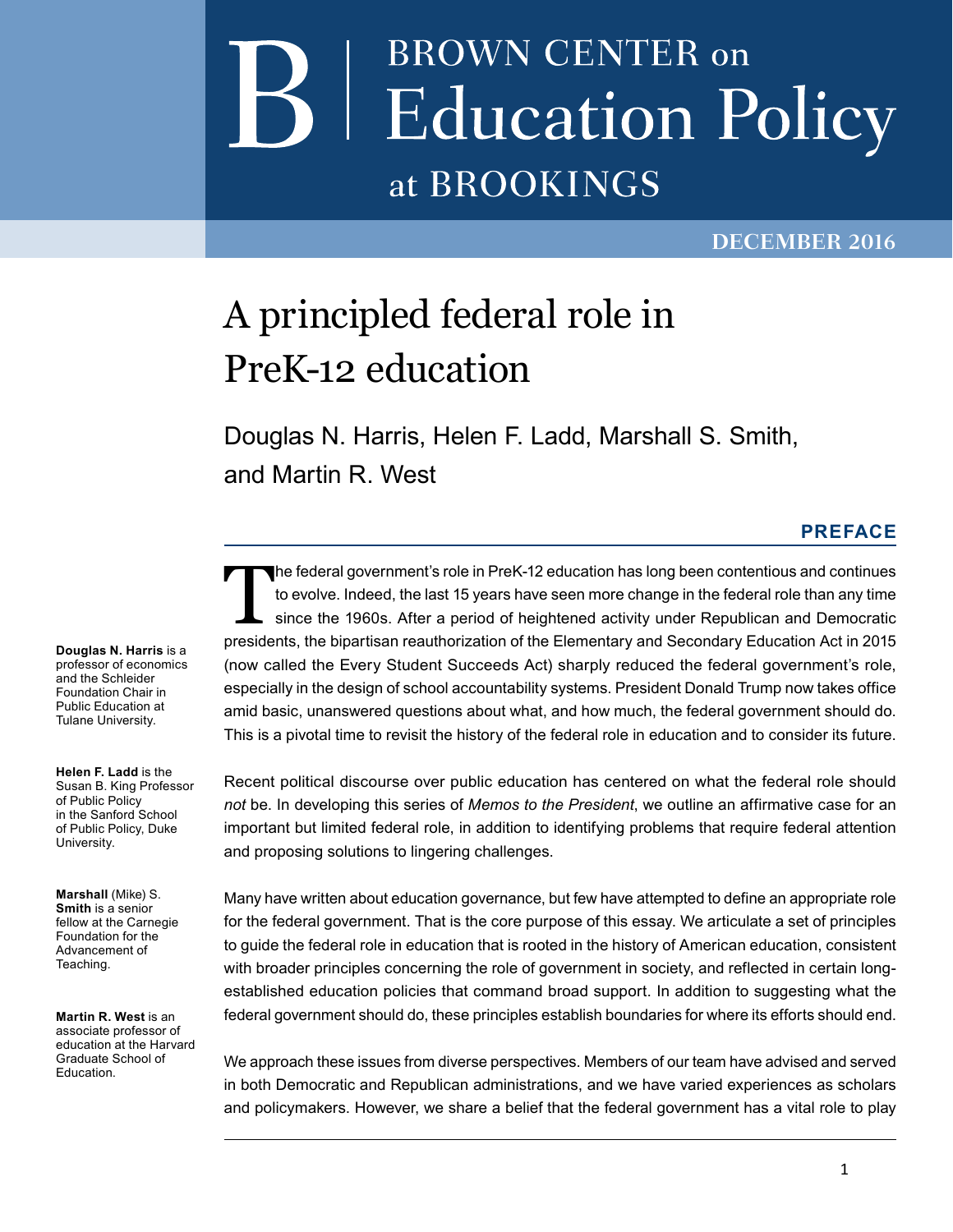in PreK-12 education and that the specific policies it adopts should be guided by both values and evidence. In what follows, we describe the historical evolution of the federal role in education and discuss tensions and synergies inherent in the division of authority across federal, state, and local governments. While the public has now chosen Donald Trump as our next president, we began this project even before the parties had selected their nominees. We did so intent on overcoming ideological differences and avoiding tendencies for policy churn and short-lived

Complementing this document are 12 memos from nationally respected scholars and experts, each focused on the federal government's role in relation to a specific aspect of education policy.

solutions.

Complementing this document are 12 memos from nationally respected scholars and experts, each focused on the federal government's role in relation to a specific aspect of education policy. After outlining a brief history of the federal role in education, the changing and growing role of education in our society, and the principles for the federal role, we introduce the memos and their relationships with our principles.

We note a few caveats. The memos do not cover every important area of federal education policy, nor do we claim that their ideas are completely novel. Rather, we have sought to highlight promising proposals, based on the best available research, that could garner wide agreement. We also do not directly take on challenges in higher education in this series. Although PreK-12 education policy is, and should be, closely interconnected with higher education policy, and some of the memos describe those connections, we leave a focused discussion of higher education topics for a subsequent series of memos.

## **History and evolution of the federal role in education**

Debates over the federal government's role in primary and secondary (PreK-12) education reflect tensions inherent in two amendments of the U.S. Constitution. The Tenth Amendment reserved to the states and their citizens all powers not mentioned in the Constitution, including the provision of public education. The Fourteenth Amendment gave citizenship to all persons born in the U.S., including former slaves, and required each state to "provide equal protection under the law to all people within its jurisdiction." If states fail to provide equal protection, then the federal government may have to intervene, even in domains that otherwise would be left to the states.

The Fourteenth Amendment's Equal Protection Clause laid the groundwork for the federal government's most crucial responsibility in K-12 education: the protection of civil rights. It was this responsibility that led to the Supreme Court's 1954 decision in *Brown v. Board of Education* banning legally segregated schools. Partly to help states to implement the *Brown* decision and pursue its implied goals, the federal government passed an assortment of laws establishing programs, funding, and requirements to educate underprivileged children. For example, it created Head Start in 1965 to focus on early education for low-income students, and President Johnson signed the Bilingual Education Act in 1968 to provide resources for immigrant education. Most prominently, the Elementary and Secondary Education Act (ESEA) of 1965 sought to enhance educational opportunity for low-achieving students in high-poverty schools primarily by allocating resources to school districts through its Title I. These programs were central to President Johnson's War on Poverty and built momentum for the broader civil rights movement.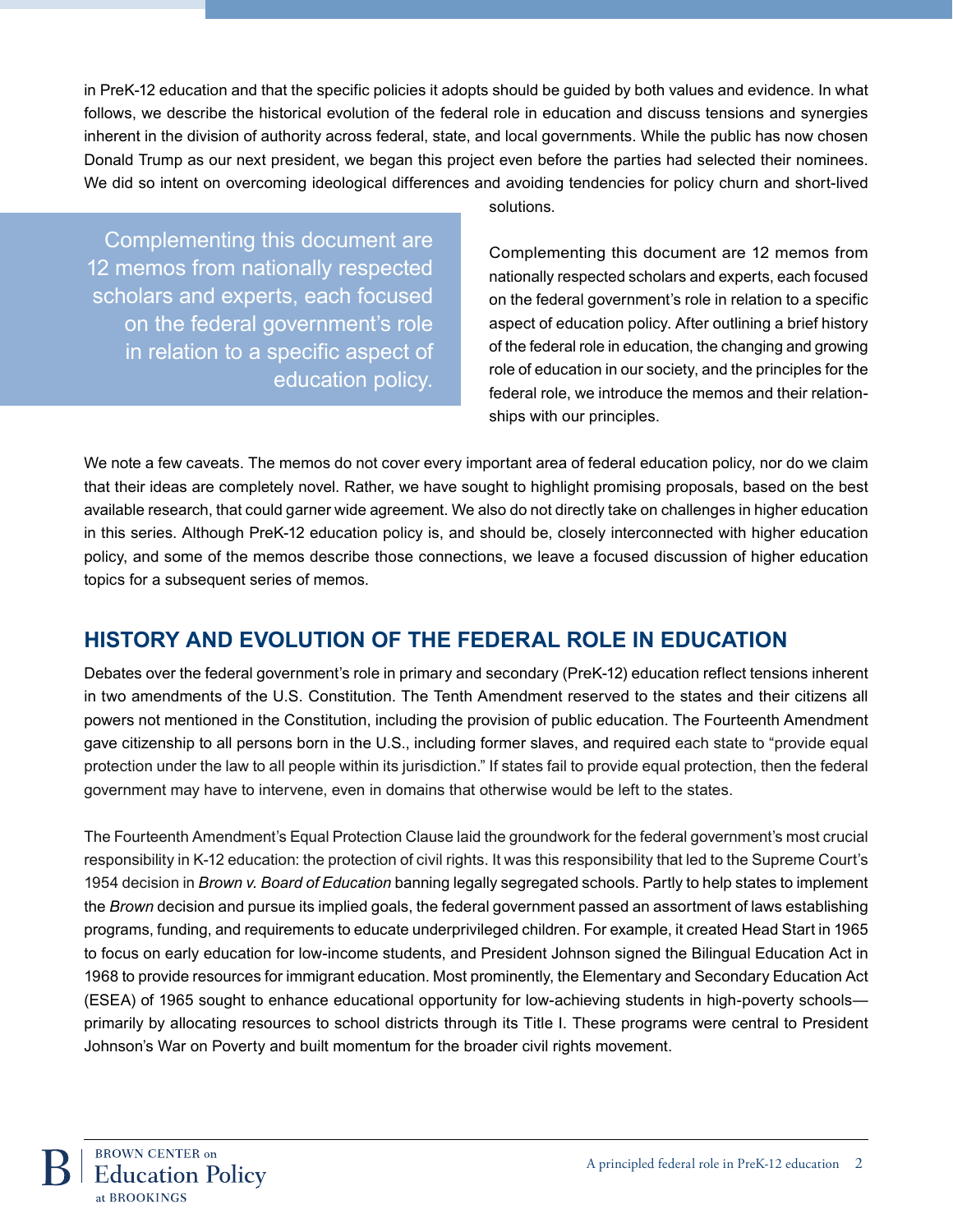The federal role continued to expand in the early 1970s with legislation that broadened the scope of efforts to provide all students with equal access to education. Title IX of the Education Amendments of 1972 required gender equality in school activities. The Rehabilitation Act of 1973, together with the Education for All Handicapped Act of 1975 (now the Individuals with Disabilities Act, or IDEA), ensured free access to an appropriate public education for students with disabilities. These judicial and legislative actions created a firm foundation for the federal role in the protection of civil rights that has stood for a half-century.

The history of the federal role in education prior to ESEA is less well known. Since 1867, the federal government has assumed the responsibility of gathering and reporting data on the progress of education in the states. Later, the federal government responded to the crisis in farming after WWI and the Industrial Revolution in part by establishing grants to states to support vocational education. The Cold War, and especially the Soviet launch of Sputnik, created fear of U.S. military and technological decline. Congress quickly responded by passing legislation providing resources for improving math and science education. Provisions were included in ESEA to fund professional development for teachers, state offices of education, and a number of other state and local education activities to help improve overall quality. In 1972, the federal government established the National Institute of Education with the responsibility to carry out research on education issues. These steps were separate from the protection of civil rights and highlight a broader national interest in educational success.<sup>1</sup>

Nevertheless, there have always been implicit limits on the federal role. During much of the past 200 years, the government restrained itself from direct involvement in the basic functions of teaching and learning in the schools. The funds that went to activities such as vocational education, collecting and reporting data, and research were generally not tied to specific mandates concerning school and classroom practices. That changed somewhat with civil rights legislation and related court rulings. Judges in desegregation suits began to require schools to make specific, often controversial, changes in the design of local school systems. IDEA directly affected school-level practices by attempting to equalize student experiences for disabled and non-disabled students. Over time, the alphabet soup of federal education legislation became layered with more and more requirements. The U.S. Department of Education (USDOE) was created in 1979 partly to coordinate and administer these growing responsibilities.

By the early 1980s, some saw the federal role as too large and attempted to scale it back. The 1981 ESEA reauthorization simplified many of the requirements and regulations that had amassed over the prior 20 years. But this retreat was short-lived. *A Nation at Risk*, a 1983 report commissioned by the young Department of Education, argued that U.S. schools were not producing graduates that could compete with other nations (a concern that has been reiterated in every decade since then). Other reports quickly concurred, and through the 1988 ESEA amendments, many prior requirements were put back into law and others were added. Most notably, the amendments required achievement test results to be gathered and analyzed in at least three grades in schools receiving Title I funds and established accountability requirements for these schools, including specific penalties if a school was consistently low-performing. Federal involvement in teaching and learning continued to grow.

At this point there remained an implicit understanding that the federal role should be focused on specific protected classes and disadvantaged populations, especially low-achieving students in low-income communities. This understanding began to change with the 1994 reauthorization of ESEA, known as the Improving America's Schools Act (IASA). IASA required that Title I schools adopt challenging content and performance standards, align their assessments to those standards, and establish an accountability system based on them. More importantly, the law required that the standards and accountability for Title I schools be the same as the rest of the state's schools. This change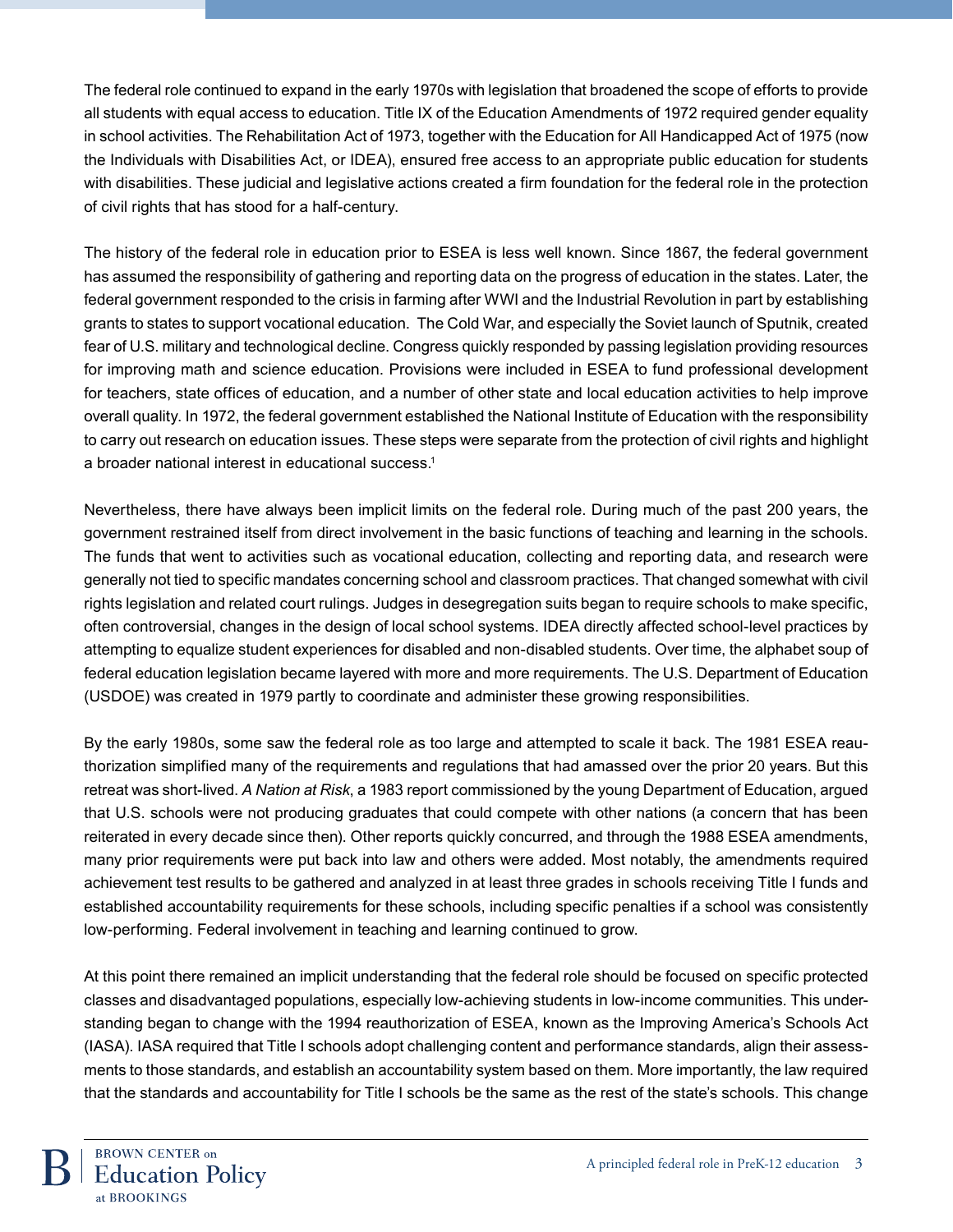effectively expanded the scope of law, because to receive Title I funding, states and districts needed standards, assessments, and an accountability system that applied across all schools, regardless of whether they received federal funds. As a result, the Title I requirements for standards and assessments now affected most schools throughout the country. Thus began the modern era in which the federal government has directly influenced the educational experiences of all students.

In 2001, still dissatisfied with the rate of improvement in student achievement, Congress reauthorized ESEA and relabeled it as No Child Left Behind (NCLB). Title I of the new law retained the same structure but intensified its accountability requirements. It increased the number of tested grades from three to seven, set extremely ambitious goals for the percentage of students reaching academic proficiency (while leaving definitions of proficiency to individual states), and prescribed a specific set of sanctions for schools that failed to reach those goals. Even setting aside the near-impossibility of meeting a goal of 100 percent proficiency, this top-down approach went against the long federal tradition of providing support rather than applying pressure.

President Obama's administration took the top-down approach further with *Race to the Top*, paid for with \$4.35 billion in Congressionally approved funds. It held competitions among states that provided resources to winners to pursue the administration's priorities: develop state data systems, turn around the bottom five percent of schools, adopt or create high-quality college and career-ready standards, and establish and implement teacher evaluation systems linked to student outcomes. Nineteen states won these competitions and began to undertake the required changes. Further, many states that did not win still adopted one or more of the policies, thereby aligning themselves with the administration's priorities.

We have seen ebbs and flows in federal activity, and yet many of the broader issues remain unresolved. What is the appropriate federal role in education?

Following a similar top-down approach, the U.S. Department of Education began issuing waivers to the original NCLB provisions to states that agreed to adopt many of the same policies that had been key components of *Race to the Top*. In exchange for loosening some of the more onerous elements of the NCLB accountability framework, such as its target of universal proficiency, the administration required states to adopt accountability and teacher evaluation policies similar to those that states could (voluntarily) adopt under *Race to the Top*.

The combination of NCLB, *Race to the Top,* and NCLB waivers was widely seen as an overreach by the federal government. In 2015, under pressure from education groups and the public, Congress passed with bipartisan support the Every Student Succeeds Act (ESSA). ESSA reduced the federal role in school accountability, eliminated the objective of 100 percent proficiency, and omitted requirements for teacher evaluation. The student testing requirements remained, as did a requirement that states intervene in some fashion in their lowest-performing five percent of schools, but states regained control over how those schools would be identified and what form these interventions would take.

That is where we stand today as the Trump administration prepares to take the reins of the federal government. We have seen ebbs and flows in federal activity, and yet many of the broader issues remain unresolved. What is the appropriate federal role in education? Is there a set of principles to guide its action that could achieve broad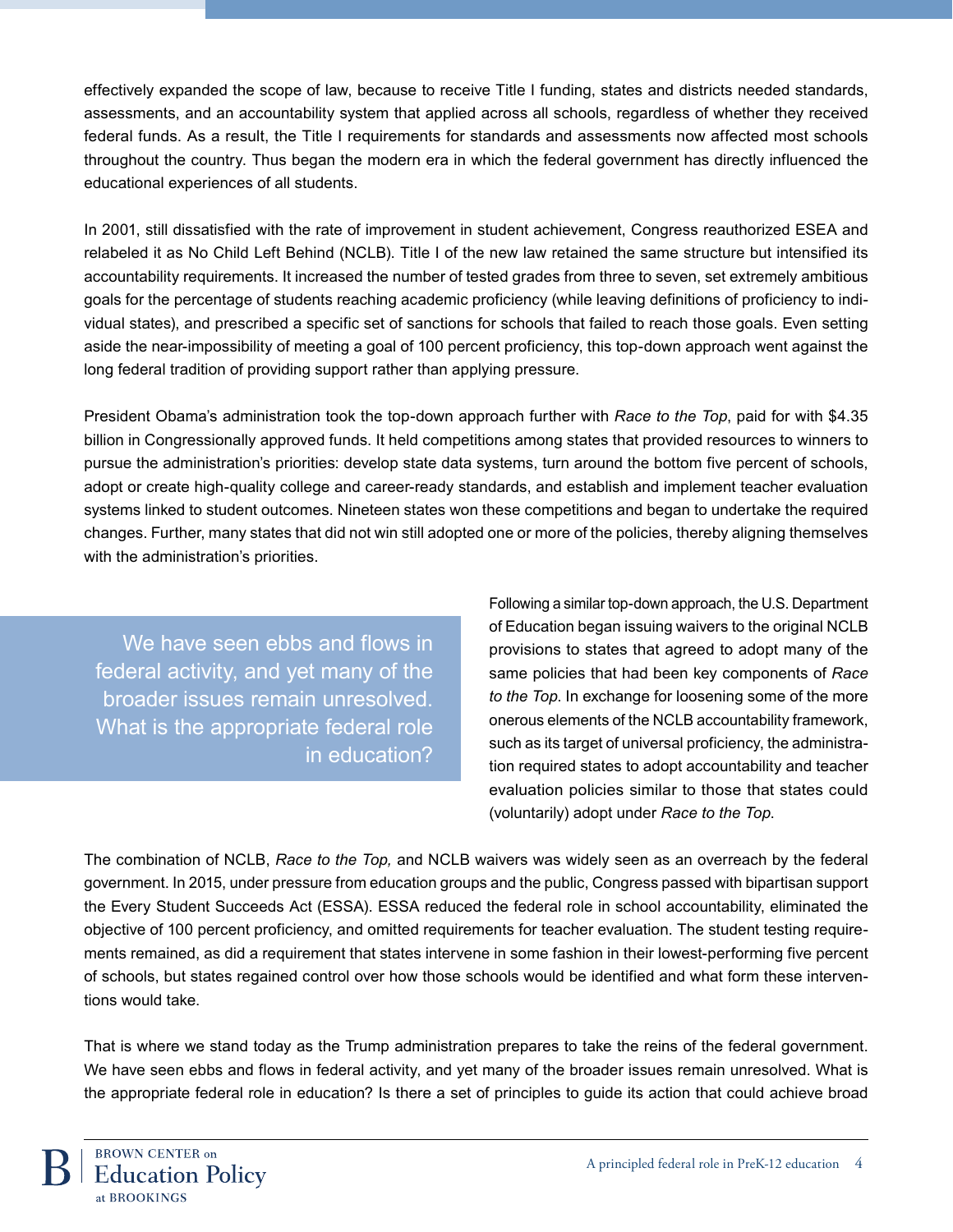support? How have changes in the world around us altered or accentuated certain principles? We now endeavor to answer these questions.

## **The changing role of education in society**

The historical evolution and expansion of the federal role in education were natural outgrowths of changes in society that led to new public demands and political pressures. The founders had delegated not just responsibility for education, but also responsibility for almost everything else, to the states. Over time, the federal government's role increased in all walks of life, especially in economic affairs. Interstate commerce became much more widespread, as did the need for national transportation networks, and both required more federal involvement.

The primary rationale for government-sponsored education has also shifted. For the first century of the nation's history, the purpose was to knit together a nation of immigrants into a country with a common language, democratic values, and, for many, religious beliefs.<sup>2</sup> That world changed dramatically in the early 20th century as the second Industrial Revolution took hold. Newly invented machines came with manuals that workers had to read. To use their increased earnings to purchase goods in the burgeoning economy, they had to read and understand the mail-order catalogs that connected far-flung families to new inventions, consumer products, and equipment. People made many

of these purchases on credit, which required enough math skills to calculate interest payments. Small businesses and even family farms began to grow in ways that required better accounting, and still more math. Like the railroad and electricity before it, education became the new route to economic progress.

The economic returns to education have continued to grow with the global information economy. Basic skills are no longer enough in many jobs and, for this reason, the labor market returns to bachelor's and master's degrees have grown ever larger. And since education is so important to individuals' success, it is also a tool for addressing what is widely seen as one of the nation's most pressing problems: wealth and income inequality. The flipside of

Since education is so important to individuals' success, it is also a tool for addressing what is widely seen as one of the nation's most pressing problems: wealth and income inequality.

the rising return to higher education is that those without such credentials increasingly struggle. It is no coincidence that the title of the 2001 federal reauthorization of ESEA highlighted the students who were "left behind." Education is seen as one of our primary tools for fighting poverty.

The benefits of education go beyond the economic, however. Research strongly suggests that more educated adults live healthier, longer lives and are less likely to divorce, have children out of wedlock, and commit crimes. It is not just about economic growth but quality of life and social well-being. The divides in society increasingly fall along the lines of education.

Education will continue to play a major role in promoting individual opportunity, social mobility, national prosperity, and progress in areas such as health and democratic citizenship.<sup>3</sup> Other policies and institutions also affect these outcomes (trade, labor unions, and monetary policy, to name a few), but the national interest in having a well-educated populace is as strong as ever.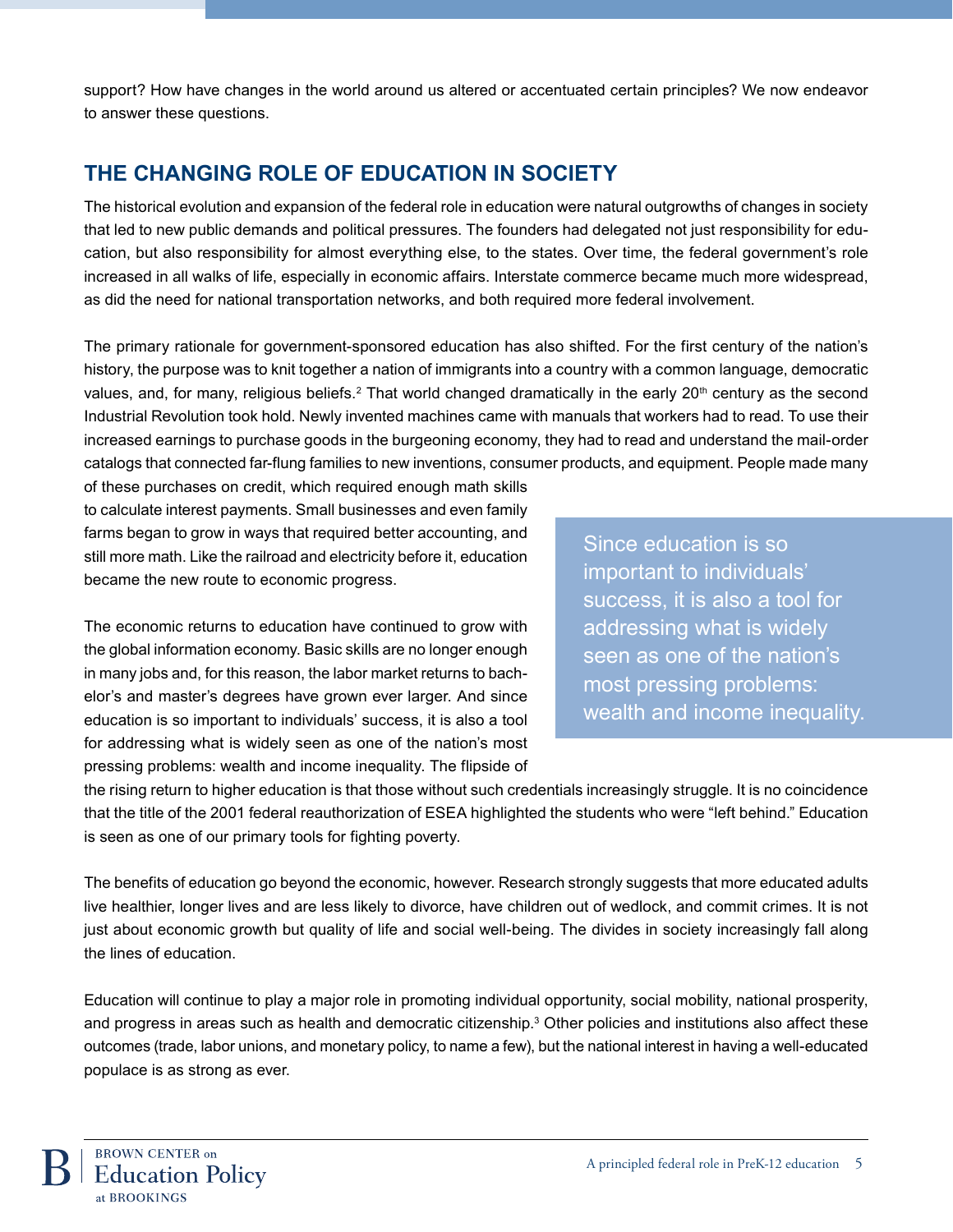This growth in the social and economic value of education also helps to explain the evolution of the federal role in education. It made sense that the federal role was small when education was seen as more of a religious and civic enterprise, with the federal government focused on military and foreign affairs. The evolution of the federal role does not reflect a profound change in our nation's philosophy of government as much as it reflects the world changing around the federal government and the government reacting to those changes.

#### **Principles for the federal role in education**

While there remains no explicit constitutional role for the federal government in PreK-12 education, a common set of principles has emerged on which there is wide agreement. These principles are implicit in landmark judicial decisions and laws that have shaped the development of the federal role. They are rooted in history and in a widely held, but rarely articulated, bipartisan understanding of the role of the federal government in PreK-12 education. These principles are not meant to rationalize everything the government has done historically. Their presence has been felt—and their contours revealed—when the federal government has overstepped its perceived bounds, leading to responses from policymakers and the public.

We believe that four principles define the appropriate role for the federal government in K-12 education:

#### **1. The federal government should ensure that no student is denied the right to equal educational opportunity based solely on race, ethnicity, gender, disability, or other protected status.**

This role is rooted in the Equal Protection Clause, as interpreted by the Supreme Court in *Brown v. Board.* Although the Court has continued to stop short of calling education a right under the federal Constitution, it argued in *Brown*  that education is so important to functioning in a democracy that "where the state has undertaken to provide it, [education] is a right which must be made available to all on equal terms."<sup>4</sup> The Office of Civil Rights (OCR) within the USDOE plays an important role in this effort to ensure that students' civil rights are protected in the provision of education.

#### **2. The federal government should provide compensatory funding to facilitate access to educational opportunity for high-need students, including, but not limited to, students living in poverty and students with disabilities.**

In addition to the national interest in protecting civil rights, the existence of a national interest in providing educational opportunity to children who would otherwise be underserved is now generally accepted. The government's primary tool for promoting this principle is to distribute funds to students who would otherwise have more limited educational opportunities than others. Title I of ESEA and IDEA are primary examples.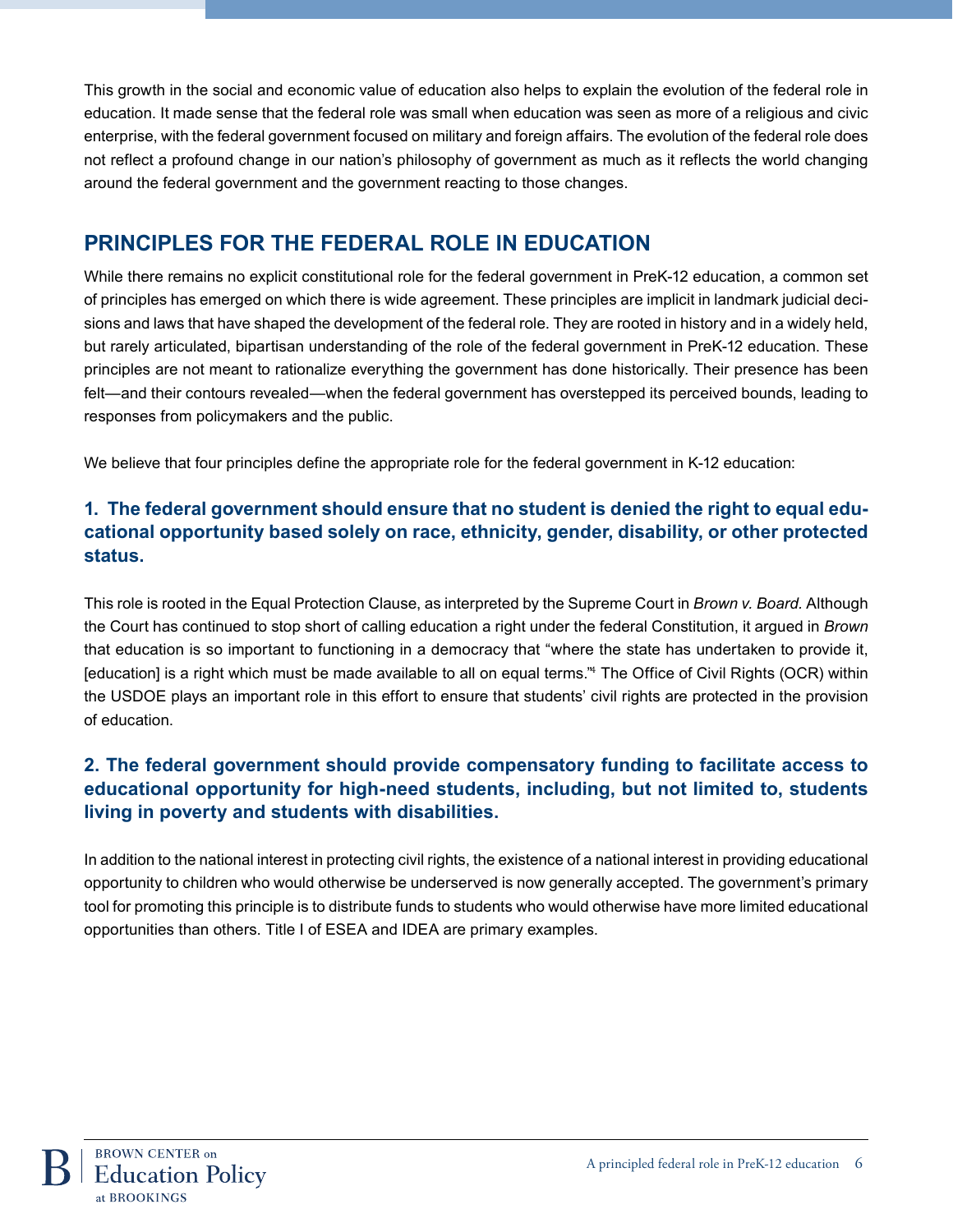#### **3. The federal government should support education research and development, and the gathering and dissemination of information about the scope and quality of the nation's education system, to inform policy and practice at the state and local levels.**

This principle is rooted directly, though only partly, in the importance of measuring the effectiveness of the federal government's own programs in providing educational opportunity to high-need children and protecting civil rights. Research also plays a broader role by providing new knowledge about all aspects of education. This knowledge is what economists call a national public good, in the sense that research in any state can inform and benefit other states. In such situations, a higher level of government—the federal government—should step in to subsidize research and avoid under-investment by individual states. The same justification applies to the gathering and dissemination of national information about the country's education system.<sup>5</sup>

#### **4. The federal government should, in a manner consistent with both its unique advantages and limited capacity, support the development of conditions to promote continuous improvement of state and local education systems.**

The federal government is poorly positioned to dictate the details of state and local efforts to improve their schools. It can, however, foster the conditions for educational improvement through capacity-building to provide guidance and support local education systems. A focus on providing clear information about successful practices and the understanding to learn from mistakes are necessary components of a federal strategy. The ultimate goal of these supportive federal activities should be having school systems nationwide pursuing goal-directed continuous improvement.

#### **Limits on the federal role**

The above principles provide an affirmative case for action by the federal government. It is equally important to consider the limits these principles entail, as actions that are otherwise consistent with our affirmative case can inadvertently undermine local goals and have unintended consequences.<sup>6</sup> Even if individual regulations are well intentioned, their cumulative and unintended effects can be difficult to predict and may induce educators to focus on compliance over student success. Federal policymakers should bear this in mind when applying the principles to specific issues, exercising caution even when undertaking actions that the principles would otherwise seem to justify. To illustrate these limits more concretely, we consider some of the most controversial policy issues of the past quarter-century: test-based accountability and school choice.

It might seem self-evident that the federal government should require that states hold their schools accountable, especially for ensuring that all students obtain basic skills. Our own stated principles emphasize the importance of equal opportunity and that the federal government has fiduciary responsibility to ensure that public resources are used effectively. Moreover, accountability supporters argue that capacity and pressure are complementary—that neither works without the other.

Even if we accept these arguments, differences in the needs and goals across communities are likely to undermine the success of any standardized federal accountability system. The track record of recent federal accountability efforts bears this out, as research indicates that their effects on student achievement outcomes have been limited. While strictly speaking, states could have avoided the accountability provisions that started in the early 1990s by declining Title I funds, the sheer magnitude of those funds meant that the provisions were effectively federal requirements.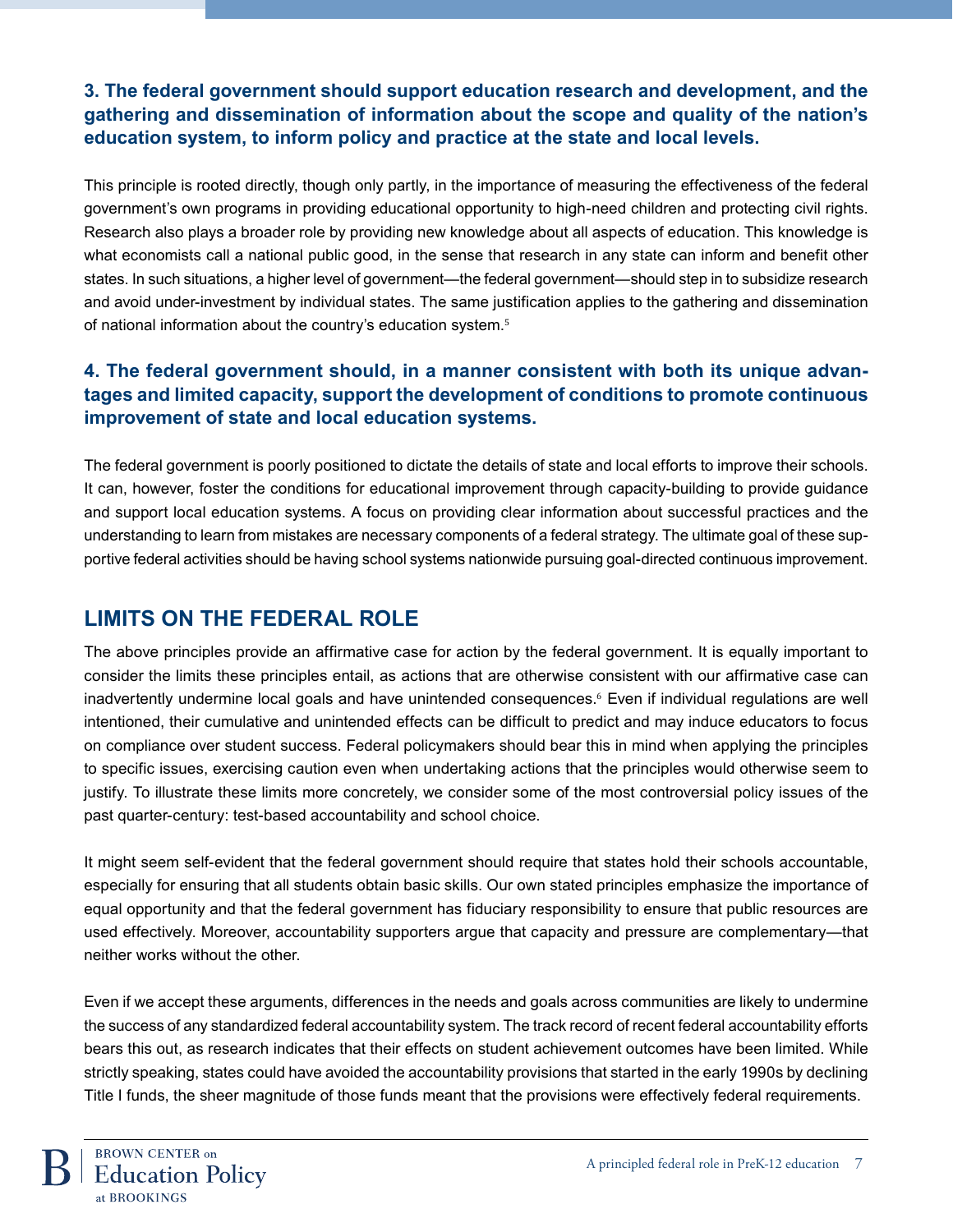The fact that some national interest exists, in keeping with the earlier principles, does not mean the federal government can successfully specify or implement solutions to further that interest. As suggested by our principles, there is a clear federal role in ensuring that information is available to evaluate the success of the school system, and to build capacity for continuous improvement, but we do not believe the federal government should be in the business of requiring *specific* rules for teacher or school accountability. We therefore concur with the general direction of ESSA

The principles we identify are both specific enough to constructively guide action and broad enough to accept disagreements about specific federal policies. Principles guide federal action, but cannot determine every move.

that ensures some form of accountability but leaves the details to the states.

School choice has been an equally contentious topic. Choice has gradually expanded across the country through growth in the number of charter schools, magnet schools, policies offering choice among traditional public schools, and various programs that provide funding for students to attend private schools.<sup>7</sup> Almost all of these efforts have taken place at the state and local level, which, as with accountability, we believe is the right place for these decisions. The results have differed widely across

states and districts because of variation in goals, other related policies, and context, including the types of students they are designed to serve. In some states, choice is intended to attract middle class families in large cities while in others it is intended to create opportunity for under-served populations and competition among schools. Moreover, the effects of choice policies depend on decisions about other policies (e.g., transportation, and school finance) that are clearly within the domain of states. This variation in goals and circumstances reinforces the need to take into account local circumstances and avoid a nationally standardized approach.

School choice is also an area of policy where it is especially important to make sure that well-intentioned federal regulations do not unintentionally interfere with local decisions. Given that choice policies often go hand–in-hand with efforts to expand the autonomy of schools, policymakers should ensure that federal laws and regulations that historically have applied to school districts do not interfere with state and local efforts to implement alternative school assignment or governance arrangements. At the same time, the federal government should continue to ensure that those arrangements do not compromise students' civil rights or create entanglement with religion.

Beyond these cautions, we do not all agree, as authors, about whether the federal government should actively promote the expansion of school choice policies in states and districts. The federal government has encouraged choice over the past five decades with the Magnet Schools Program and, over the past two decades, with the Charter Schools Program. While some in our group support such federal investments as a promising avenue to build state and local capacity for improvement, others would prioritize different strategies. This disagreement is a good example of how the principles themselves are both specific enough to constructively guide action and broad enough to accept disagreements about specific federal policies. Principles guide federal action, but cannot determine every move.

#### **Recommendations from the memos**

We conclude by returning to the affirmative principles for the federal role in education and discuss some concrete and constructive recommendations that have emerged in the invited memos.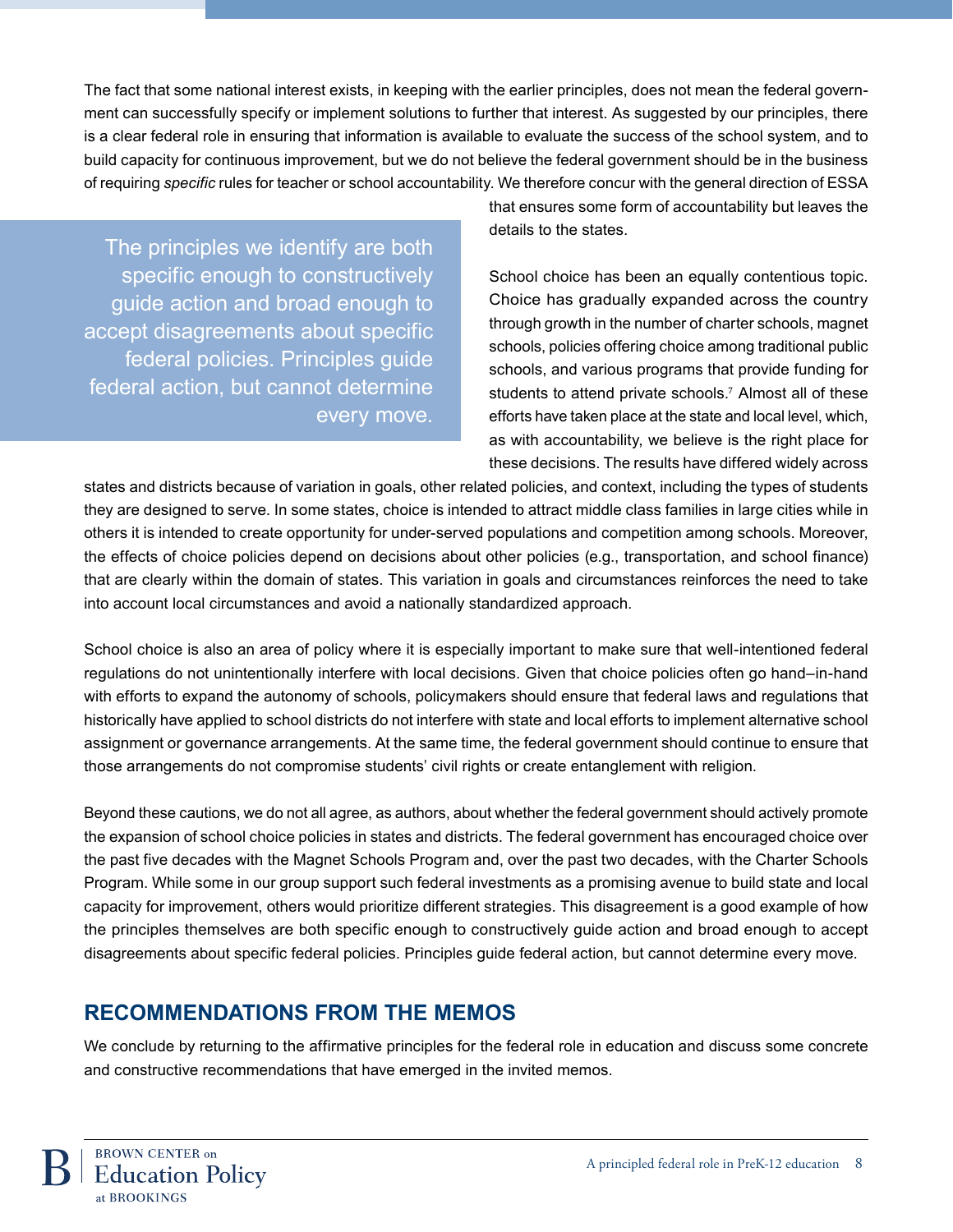In keeping with the first principle, on protection of civil rights, our memo series includes a piece on the role of the USDOE Office of Civil Rights. It argues persuasively for a continued and assertive role for the federal government in the protection of civil rights within the context of schooling.

In keeping with the second principle, on supporting under-served students, we invited memos on English Language Learners (Hakuta and Pecheone), special education (Hehir), the Title I funding formula (Gordon and West), early childhood education (Bassok, Magnuson, and Weiland), and student support services (Walsh and Wasser Gish). The memos on career and technical education (Schwartz) and efforts to improve graduation rates especially among the most disadvantaged students (Smith and Parmley) both focus on potential improvements in the federal role during high school and bridging into the early college years.

With these first two sets of recommendations, it is worth re-emphasizing how much greater a role education plays in society now than it did even a few decades ago. The quantity and quality of education children receive is now a significant determinant of life outcomes. Therefore, the protection of civil rights within this context, and the support for education among the disadvantaged, is crucial to assuring equal opportunity in society.

In keeping with the third principle, on research and development and the dissemination of information, one of the co-chairs (Harris) has written a memo arguing for a restructuring of the federal role in education research. He emphasizes, as we do above, that this role has long had bipartisan support—and that the federal government subsidizes research and development in all sectors of the economy.

Finally, with regard to the fourth principle, on capacity-building and continuous improvement, one memo argues that this role can best be fulfilled by encouraging state and local activity based on "improvement science" (Bryk, Ladd, O'Day and Smith). Other memos address capacity-building in more specific areas, including building more integrated and comprehensive human capital systems (Grossman and Loeb) and preparing a new cadre of researchers and evaluators to work directly in and for local school districts and state education agencies (Harris).

Cross-cutting many of the recommendations is the issue of data privacy (Goldhaber and Guidera). We concur with the memo authors that protection of student data privacy is of paramount importance and that there are many ways to strengthen privacy while also making data available in ways that research suggests are in the best interests of students and continuous school improvement. Current laws create significant impediments even though research and development generally involves data that are completely anonymous. As almost all the memos emphasize, data are also necessary for protection of civil rights, for targeting effective programs to disadvantaged students, and for building on data systems to improve high school and college graduation rates and human resources. Educators cannot help their students if they lack the data that help describe their needs.

While some of the recommendations in the memos suggest increases in spending in specific areas, the memos are not a call for a massive infusion of federal funding for preK-12 education. Some of us as co-chairs of this project are more inclined toward that than others, but we all agree that the federal government can play a much more productive role even with the funding it has now, by taking additional action in some areas and less action in others.

We believe these principles and recommendations should garner widespread support. Written by a bipartisan group of scholars and policy advisors, they are rooted in the most compelling historical federal efforts in education,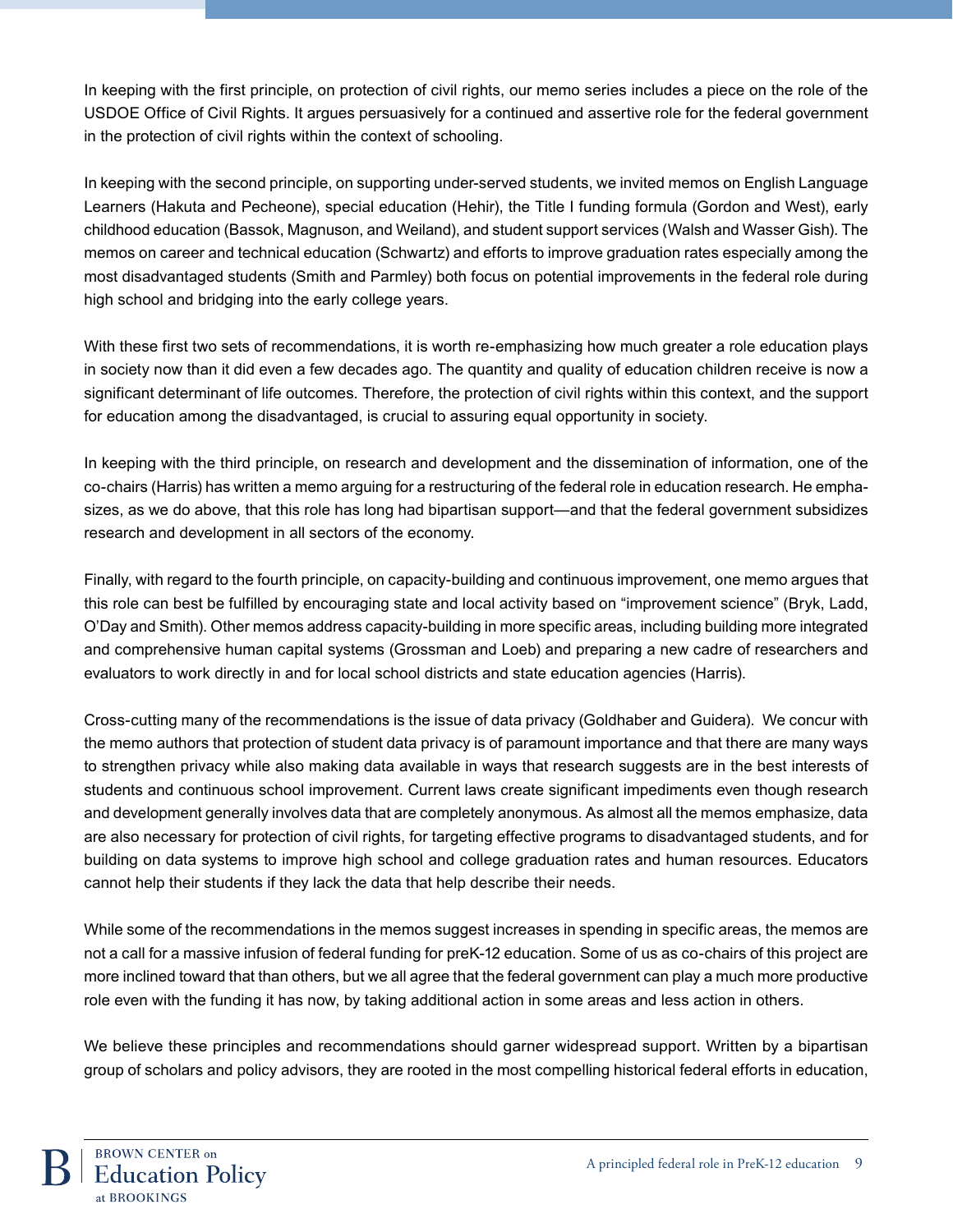recognize the growing social and economic value of education across the country, and align with principles that Democrats and Republicans alike have long embraced.

We live in uncertain times, especially with recent decades of rancor and wild fluctuations in the federal role in preK-12 education. We encourage President Trump, the Secretary of Education, and Congress to consider these principles and related proposals and to establish a stable and effective federal role that will serve well the nation's schools—and above all, its students—for decades to come.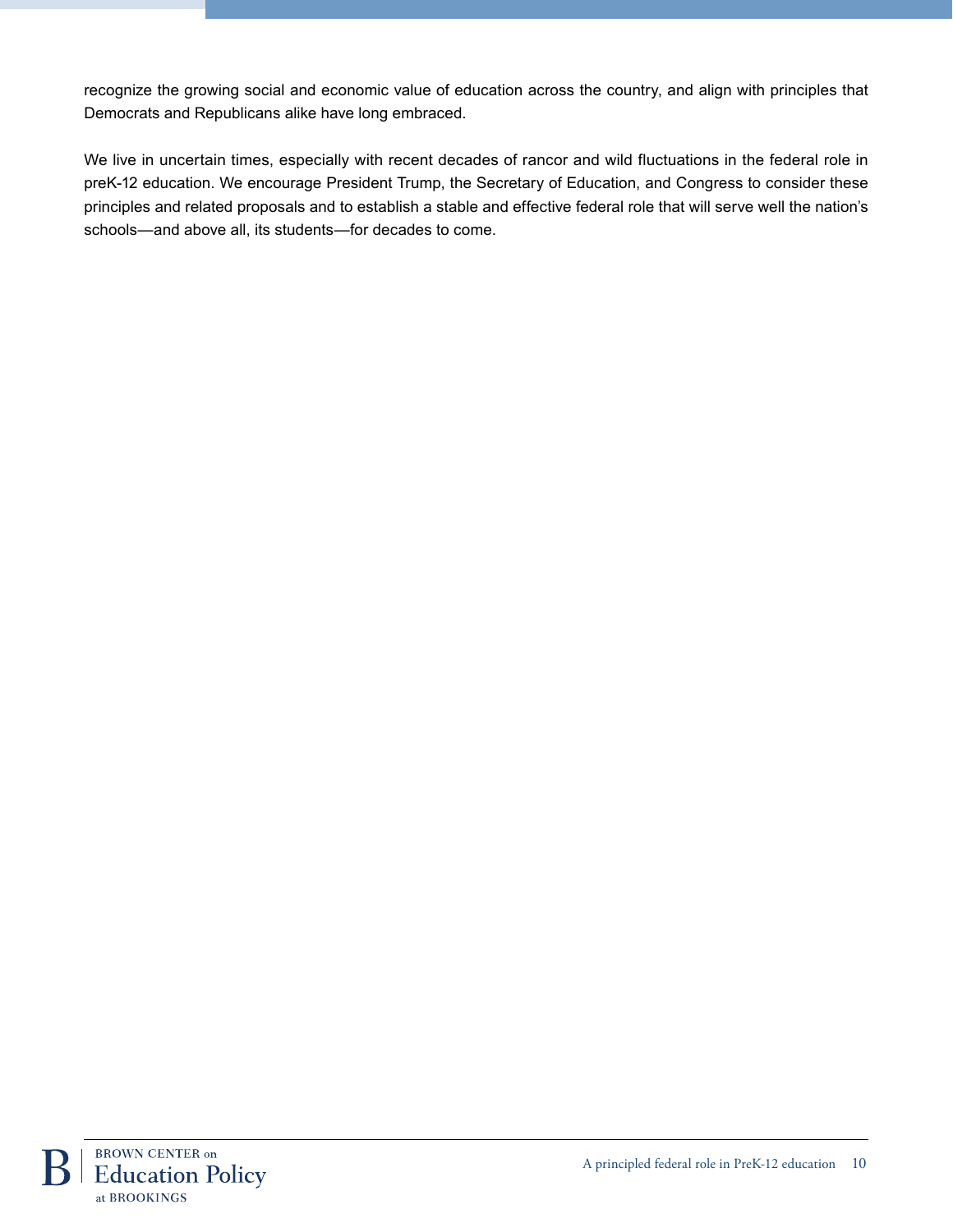#### **Endnotes**

- 1. A few other milestones are worth noting in the nation's first century. The Northwest Ordinance of 1787 governing the settlement of newly settled territories, stated that, "Religion, morality, and knowledge being necessary to good government and the happiness of mankind, schools, and the means of education shall forever be encouraged." After the Civil War, Congress passed legislation that created a short-lived Department of Education responsible for collecting and disseminating data about education across all of the states. The Department lasted only a few years and its functions were delegated to the Department of the Interior and, later, to Department of Health, Education and Welfare. In the late 1890s, the Supreme Court bowed to segregationists and interpreted the Fourteenth Amendment in Plessy v Ferguson as allowing separate but equal schooling for African Americans, creating de jure segregation in all former Confederate states as well as many Northern states, but this was overturned by Brown.
- 2. Despite the separation of church and state, many citizens viewed the teaching of religious values as one of the core purposes of education, even in publicly funded schools.
- 3. Scholars dispute the strength of evidence establishing a direct connection between education quality and national economic growth, but this evidence is not necessary to establish a relationship between education and economic output.
- 4. The full wording of the Court's decision is worth considering: "Today, education is perhaps the most important function of state and local governments. Compulsory school attendance laws and the great expenditures for education both demonstrate our recognition of the importance of education to our democratic society. It is required in the performance of our most basic public responsibilities, even service in the armed forces. It is the very foundation of good citizenship. Today it is a principal instrument in awakening the child to cultural values, in preparing him for later professional training, and in helping him to adjust normally to his environment. In these days, it is doubtful that any child may reasonably be expected to succeed in life if he is denied the opportunity of an education. Such an opportunity, where the state has undertaken to provide it, is a right which must be made available to all on equal terms."
- 5. For much the same reason, the federal government subsidizes research and development (R&D) in the private sector with broad bipartisan support; supporting research and development within education should not be a partisan issue.
- 6. There is, and will always be, a tension between avoiding overregulation and, for example, ensuring civil rights. However, much of the recent debate claiming overregulation in education policy has involved accountability-related regulations outside the scope of civil rights.
- 7. Home schooling, also considered a form of school choice, has also rapidly expanded.